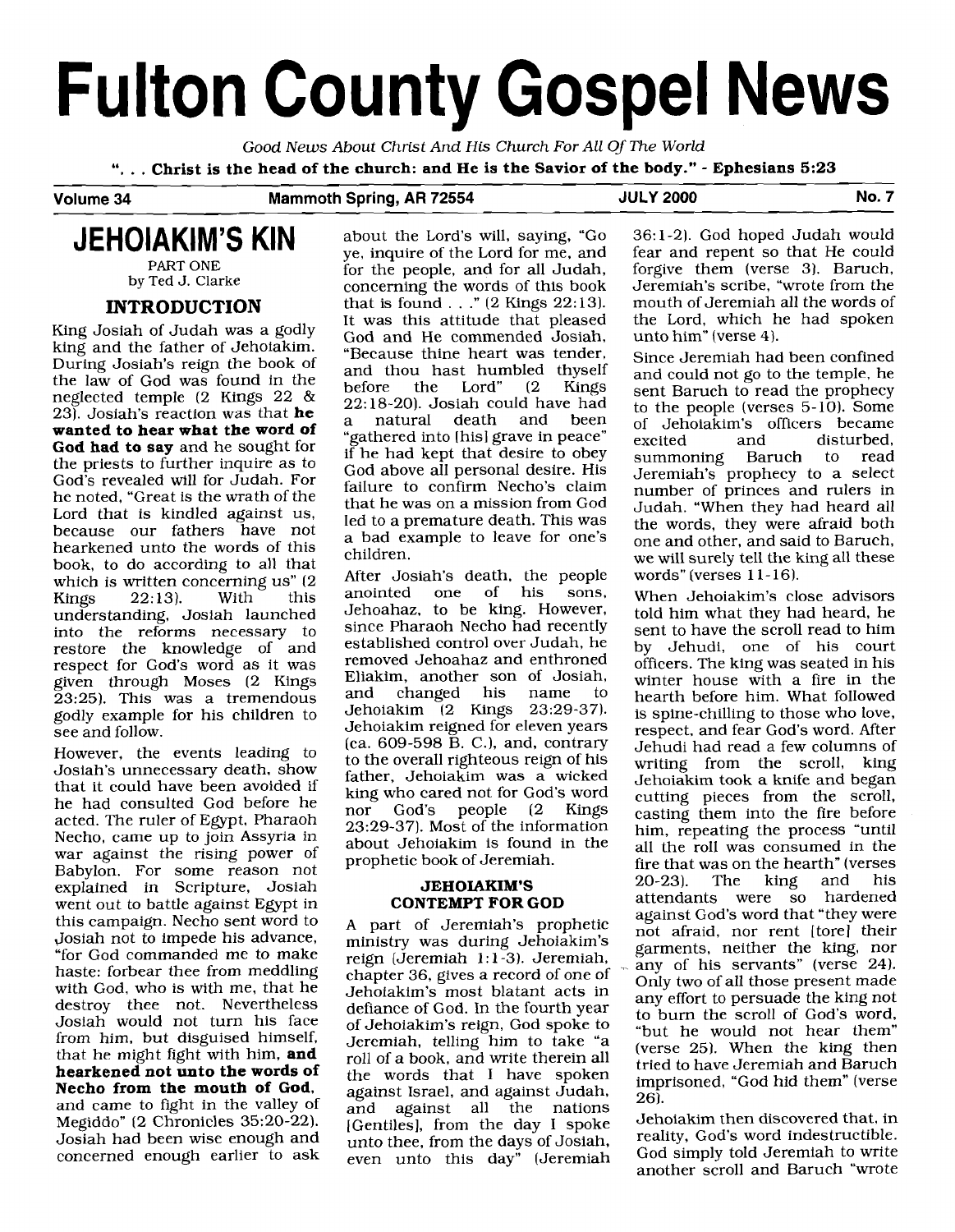#### **FULTON COUNTY GOSPEL NEWS**  USPS Publication #211780

.. is a Periodical publication issued monthly by the Church of Christ at Third and Bethel (P.O. Box 251). Mammoth Spring, **AR** 72554-025 1. **POSTMASTER: Please mail all changes of address to the above address.** 

**FCGN** is mailed free of charge to any who care to receive it. We will be happy to add any names to the regular mailing list. If you send in a name we must have a complete address, including number and street name, or R.R. or HCR number, plus box number, or a P.O. Box number and the **NINE**  DIGIT **ZIP CODE.** This paper is supported by voluntary contributions for which we are grateful. Financial information will be furnished upon request. **Mail all address corrections or manuscripts to:** 

#### **FULTON COUNTY GOSPEL NEWS P.O.** Box 251

Mammoth Spring, AR 72554

| TED J. CLARKE  EDITOR |
|-----------------------|
|                       |
|                       |
|                       |

therein from the mouth of Jeremiah all the words of the book which Jehoiakim king of Judah had burned in the fire: and there were added besides unto them many like words" (verses 27-32). For his sins, Jehoiakim had been promised that he would be buried with "the burial of an ass [donkey, NKJVI, dragged out and cast beyond the gates of Jerusalem" (Jeremiah 22: 19). His dead body would be exposed to the heat of the day and frost of the night, with no one lamenting for him (22: 18; 36:30). We do not know precisely how or when Jehoiakim died, but it is believed that after he was taken to Babylon (2 Chronicles 35:5-61, he was later returned to Judah and died in a rebellious act against Nebuchadnezzar, either in a battle outside Jerusalem or that he was assassinated and thrown over the city walls to placate Nebuchadnezzar. Which ever is the case, his attitude against God's word did not change what God had written against him or Judah.

# JEHOIAKIM'S KIN

While Jehoiakim's son, Jehoiachin (also known as Coniah in Jeremiah 22:24-30), was king only three months, he acted much like his father, following in his wicked footsteps (2 Chronicles 35:8-10). Though we are about 2500 years<br>removed from the time of removed from Jehoiakim, he still has his kin (relatives) who challenge God's word.

Remember that Jesus said that when people acted in the same<br>manner as another person, as another person, present or past, one could be said to be the kin of that person because of the likenesses involved. We use the same language today. For example, Christ told the unbelieving Jews who wanted Him dead that they had Satan for a father, for he was a murderer and a liar and they were acting the same way (John 8:39-47). While the Jews claimed Abraham for their father, Jesus pointed out that they did not act as Abraham did. Abraham "saw" the gospel of Christ by faith and rejoiced in it, while the Jews rejected Him (John 8:53-59; Galatians 3:7-9).

One does not have to literallv "burn" the Scriptures to be related to Jehoiakim by action. The next article (Part Two) will seek to identify some of Jehoiakim's kin, those who in some significant way are showing contempt for what God's word says to them and us all.

# **THE ROAD TO DENVER**  by Bob Winton

On April 20, 1999, two young high school students, ages seventeen and eighteen, walked into their<br>school building at Denver, at Denver, Colorado, armed with guns and bombs. When the day was over, thirteen people had been slain and the two culprits had committed suicide. The nation was shocked. What could have led to such a catastrophe? Could it have been foreseen? Could it have been prevented?

That such a scene would take place could have been anticipated because of certain other events and factors. Earlier similar events<br>had occurred in Kentucky, in Kentucky,<br>Arkansas, and Mississippi, Oregon. Until such a trend is curtailed, other such events are likely to happen again. There have been other episodes of rampages, in the workplace, by disgruntled employees. What is done at one

place might be done at another. The powerful influence of example is difficult to over-estimate. The<br>nower of movies, television movies, programs, and even music, can also motivate misguided minds to all kinds of mischief.

The effect of the judicial decree outlawing biblical morality from public school classrooms may be discerned in the tragic events at Denver. Before the Bible was evicted from the classroom, at least some moral instruction was inculcated in the students. Now, our young people are taught that they are just another species of animal, differing from the other creatures only in intelligence. If people are convinced that they are no better or different from cattle, there will be no moral restraint among them, for there is no morality in a herd of beasts.

Many religionists must accept partial responsibility for what happened at Denver. Centuries ago, many who were called Christians decided to reject God's pattern for being saved from past sins (Mark 16: 15-16; Acts 2:38; 22: 16). They likewise adulterated his pattern for acceptable worship (John 4:24; Col. 3:16-17; 2 John 9). They had already changed other aspects of the biblical pattern for the Lord's church, including its organization (cf. Phil. 1:l). It was only natural that they should also make unauthorized changes to God's standard of morality.

The Bible claims to be the inspired, inerrant, authoritative, and complete will of God ( Tim. 3: 16- 17). These assertions are fully vindicated by internal evidence (e.g., fulfilled prophecy; historical and geographic accuracy; scientific fore-knowledge). External evidence offers support (it is still here despite having many powerful foes: 1 Pet. 1:22-25).

Religious leaders have convinced many that God's love overshadows God's law, ignoring the fact that God's grace is expressed through His law (Rom. 5:21; 10:l-3; Acts 10:34-35; Titus 2:11-12; 3:3-5; cf.<br>Psa. 119:172). They have Psa. 119:172). They persuaded millions that God's law of marriage-divorce-remarriage no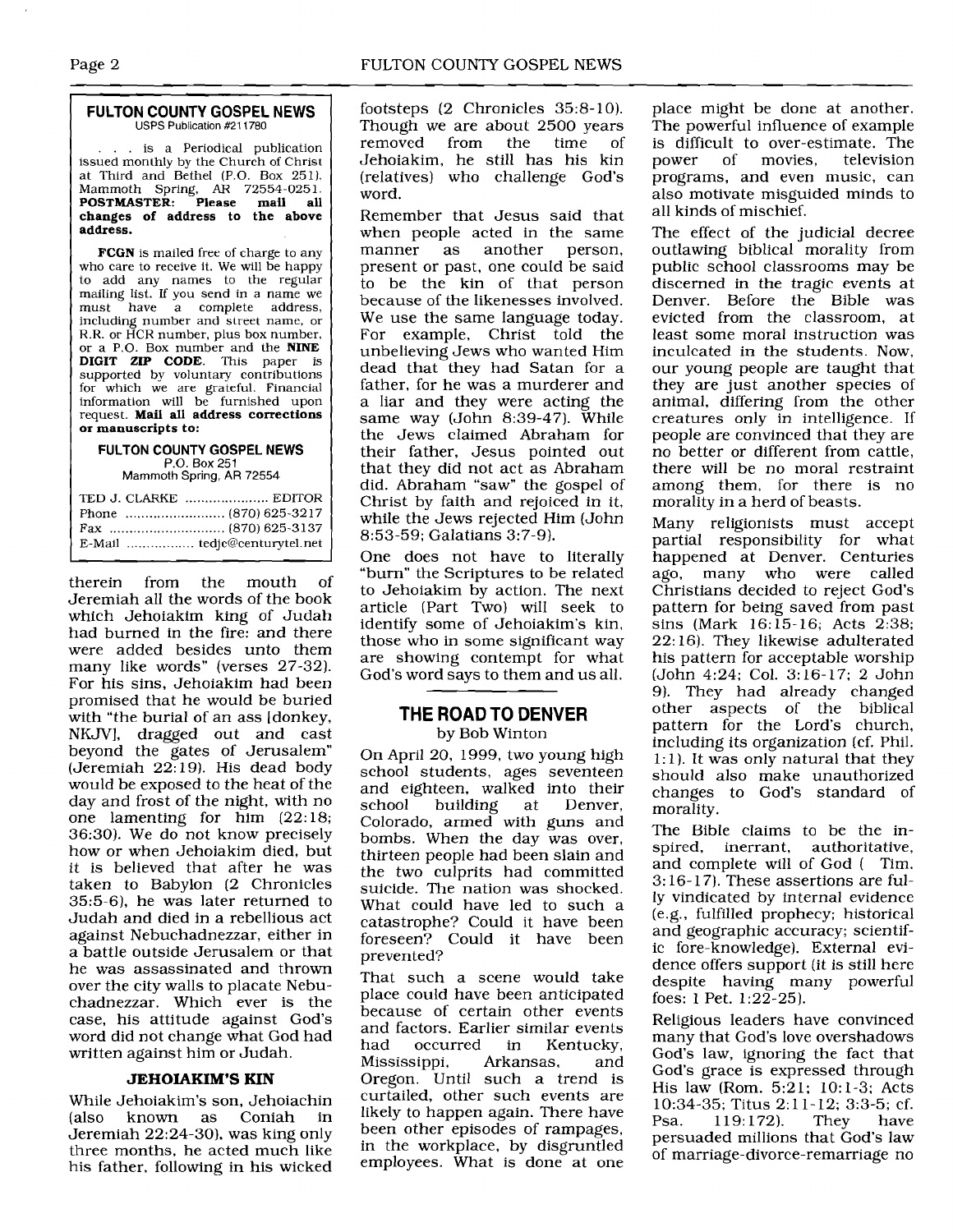longer applies (Matt. 19:9; cf. 24:35). Therefore, homes are rent asunder by unscriptural divorces and remarriages, and great harm is wrought within the children. These religionists have induced<br>many to believe that many to believe that homosexuality is consistent with the gospel, despite the plain affirmations of the sacred text to the contrary (Kom. 1:18,24-27; 1 Cor. 6:9-11). Some of them have even tried to justify lying and stealing. Likewise, some foster the woman's right to choose abortion, thus giving their approval for the murder of unborn babies.

With these facts in evidence, perhaps we ought to be surprised that the Denver incident had not already occurred, or that far worse had not happened. With the removal of the Bible from public schools and many children being deprived of its moral standard, we should not be stunned to hear of such outrages. Since World War 11, public morality in America has noticeably declined, especially during the past thirty years. Unless the trend is reversed, we can expect that gross immoral conduct, criminal activity, and<br>even greater outrages, will even greater outrages, continue. What else can we expect, when civil rulers flaunt their rejection of biblical morality, when religious leaders repudiate biblical truth, and when the judicial system offers more justification to the criminal than justice for the innocent!

Why do such outrageous incidents as that at Denver occur? There have always been outlaws, thieves, murderers, and aberrant moral conduct. As long as mankind lives in earthly environs, many will choose to do wrong. The individual's spirit might want to do the right thing, but the flesh is weak (Matt. 26:41; Rom. 3:23]. When the only genuine power to<br>improve human conduct is improve human conduct removed, the moral climate can only be eroded more and more, and horrible crimes and offenses will be increased and intensified.

Mankind's greatest problems are spiritual. The only real solution to the great dilemmas is the gospel. , The Arab-Israeli conflict (and all other such strife) could be resolved if both sides would sincerely believe and obey the gospel (Eph. 21 The single greatest cause of crime and trouble in our world is selfishness, an evil disposition that can be solved by the gospel (Matt. 7:12; Mark 12:29-31; Phil. 2:l-16). The onerous burden of despair, which triggers much of society's ills, can be eased by the hope provided by the gospel (Rom. 8:18, 24-25]. The guilt of all past sins can be removed by sincere obedience to the gospel (Rom. 6:l-4,16-18; Heb. 8:12; 1 Tim. 1:13-15), restoring fellowship with the Creator and enlivening the heart with joyful hope (1 Pet.  $1:3-5$ ; Acts  $20:32$ ).

"Seeing ye have purified your souls in obeying the truth through the Spirit unto unfeigned love of the brethren, *see that ye* love one another with a fervently: Being born again, not of corruptible incorruptible, by the word of God, . And this is the word which by the gospel is preached unto you" (1 Pet. 1:22-25).

234 Chapel Dr. Gallipolis, OH 4563 1

# **WORSHIP**

## **BIBLE LESSON NUMBER EIGHT**

by Richard England, Sr.

"Worship" is a word in our language used to translate a number of different Hebrew and Greek words which mean to bow down, do obeisance, glory, esteem, to be reverential, pious, to serve and to venerate. When one really understands the nature of God and appreciates Him, he will want to pay the proper tribute and service to Him. With this desire to properly worship God, one will search the scriptures to see what it is that pleases Him. Obviously, God does not think like men do. His ways are not as man's.

**Isaiah** 55:8-9 *"For my thoughts are not your thoughts, neither are your ways my ways, saith the LORD. For as the heavens are higher than the earth, so are my ways higher than your ways, and my thoughts than your thoughts.* "

Knowing this, we become aware that there must be a revelation from God to inform us of His will.<br>According to **1 Corinthians** According to 1  $2:11-13$ , there has been such a revelation.

It is possible for people to worship God in a fashion that is not acceptable to God. One must of necessity do *"the* will *of the Father"*  **(Matthew** 7:21-23). To teach and practice that which men have devised makes one's worship vain **(Matthew** 15:9). Worshiping in ignorance is not sufficient. Paul told the idol worshipers at Athens that their ignorant worship, even though they thought they had made adequate provision for any god they might have overlooked, was that from which they should repent **(Acts** 17:22-31).

True worship must be *"in spirit and in truth"* **(John** 4:23,24). The attitude of heart, as well as accuracy of activity, makes a difference in worship **(Matthew**  15:8; 1 **Corinthians** 5:8). Nevertheless, attitude alone is not

sufficient. *"Truth,"* as used in the Bible, is the

word of God, the gospel of Jesus Christ **(Colossians 1:5)**. To worship *"in truth"* is to worship as directed by the gospel. We are not under the Old Law, the Law of Moses, and are not obligated nor obliged to offer the services it required. For example, we are not to offer animal sacrifices nor burn incense as they did under the Law. We must do only that which we find in the New Testament, the *"will"* by which we are sanctified **(Hebrews 10:10)**. When we know what it teaches and understand how the early church under the watchful eyes of the inspired apostles worshiped, then we will know what God would have us do in our worship of Him.

After the people of the day of Pentecost had heard the gospel and had been baptized for the remission of sins *"they continued steadfastly doctrine and fellowship, and in breaking of bread, and in prayers"*  **(Acts** 2:42]. They taught and practiced what the apostles told them to teach and practice. If we, from the heart, teach and practice